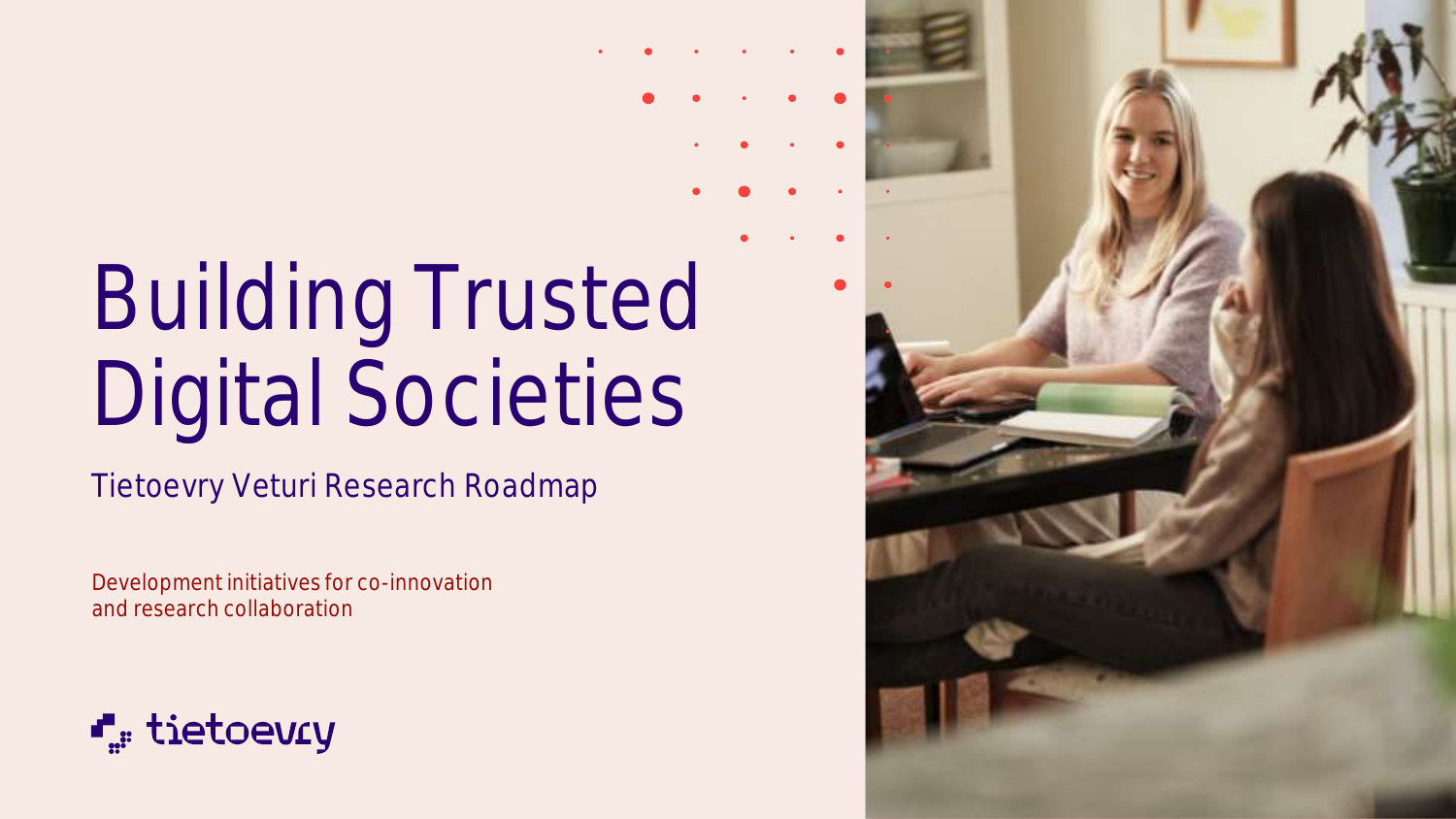### We want to change how IT business is run by building a Trusted Digital Society

The Tietoevry Veturi project accelerates the development of trusted technologies, develops Finland's technological know-how and helps Finnish IT companies to build globally scalable business value from responsible data-enabled platforms



Develop **trusted data-enabled platforms**, building on cutting-edge technology, to create scalable business value



Build **re-usable technology modules**  and use open-source components to develop solutions faster and more cost efficiently



Co-create **platform business models** together with the Finnish IT ecosystem, expanding in global markets



Strengthen long-term **industry and academia collaboration** for future competitiveness

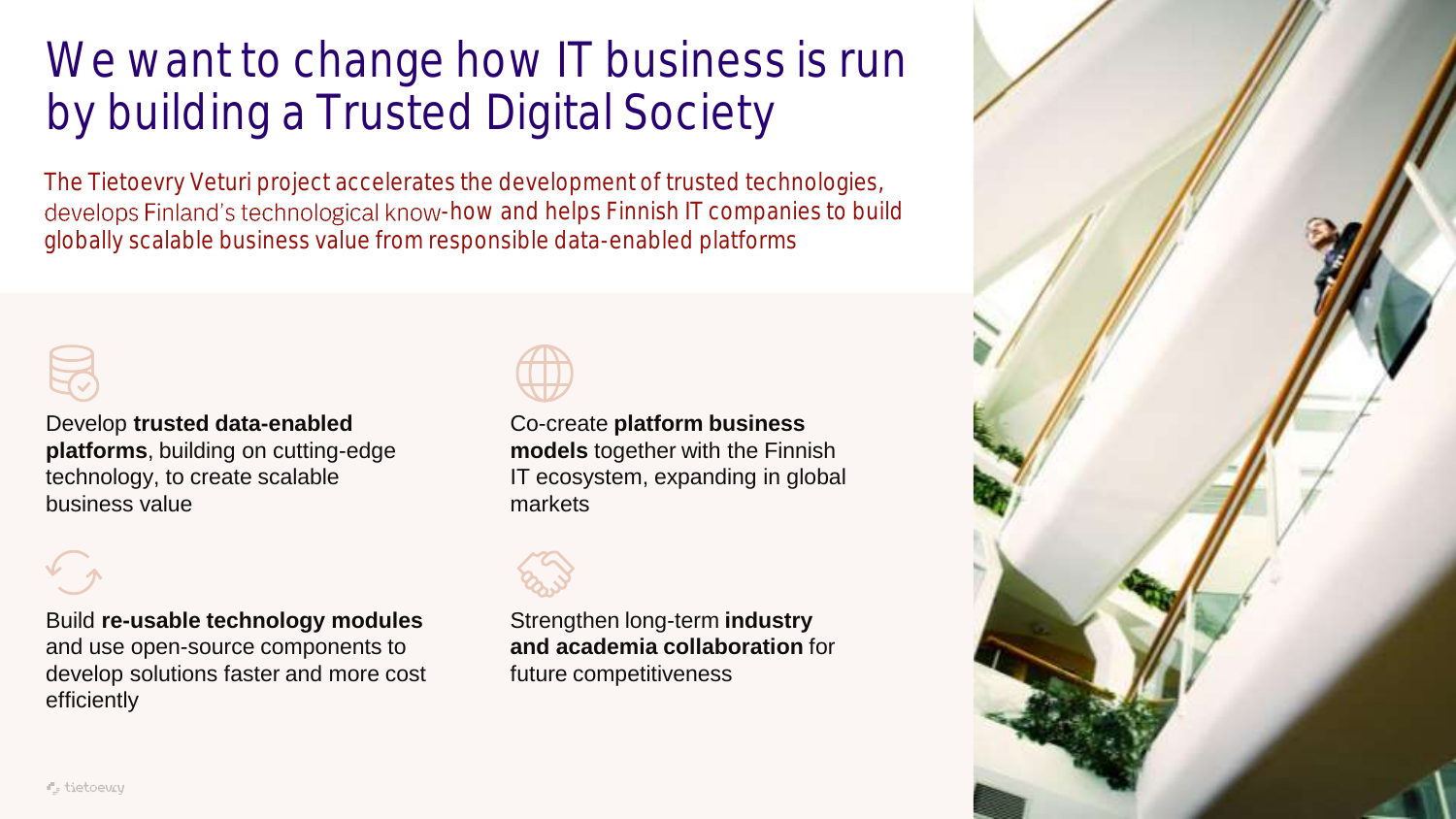### Trusted Digital Societies programme overview

We focus on horizontal research initiatives and three vertical industry specific topics

|                                                                                                                                                                                                                                                                                             | <b>Banking</b>                                                                                            | Care                                                                                                                                       | Energy & City                                                                                               |  |  |
|---------------------------------------------------------------------------------------------------------------------------------------------------------------------------------------------------------------------------------------------------------------------------------------------|-----------------------------------------------------------------------------------------------------------|--------------------------------------------------------------------------------------------------------------------------------------------|-------------------------------------------------------------------------------------------------------------|--|--|
| HORIZONTAL RESEARCH INITIATIVES<br>ိဂ္ဂ<br>Data Orchestration and Collaboration<br>Machine learning<br><u> पूरु</u><br><b>Secure Communication</b><br><b>Trustworthy AI</b><br>$\checkmark$<br>回回<br>回路<br>Ecosystem Models, Compliance and Operations Framework<br><b>Digital Identity</b> |                                                                                                           |                                                                                                                                            |                                                                                                             |  |  |
| <b>VERTICAL</b><br><b>INDUSTRY</b><br><b>TOPICS</b>                                                                                                                                                                                                                                         | Real-time Bill Payment<br><b>Financial Crime Prevention</b><br>Financial Insights and<br>Ecosystem Models | Digital Treatments & Remote<br>Home services<br>Digital Self-care &<br>Remote Diagnostics<br>Data & Al-supported Insights<br>and Decisions | Energy System Planning and<br>Maintenance<br><b>Automatic Metering</b><br><b>Solutions for Green Cities</b> |  |  |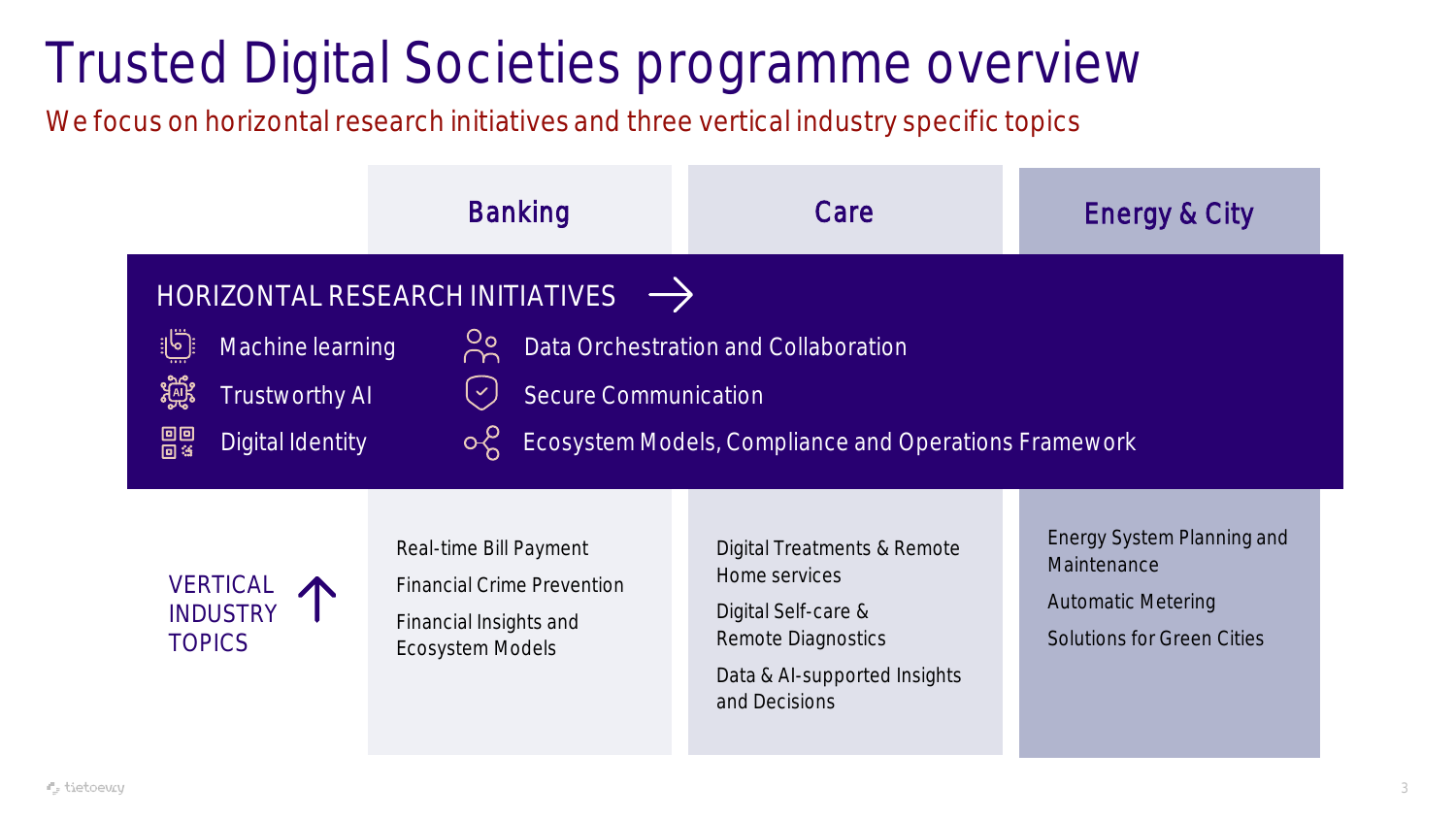### Ecosystem approach

We are looking for research and industrial partners for building joint technology capabilities in the horizontal themes and developing commercialization opportunities in the industry specific topics

#### 1. Build joint technology capabilities

Business Finland co-creation projects Academy of Finland projects

HORIZONTAL RESEARCH INITIATIVES 2. Develop joint commercialization opportunities Business Finland co-innovation projects

INDUSTRY-DRIVEN PROOFS-OF-VALUE

VERTICAL INDUSTRY TOPICS

#### 3. Scale and internationalize

Collaborative go-to-market Engagement Framework & **Scaling** 

Business Finland research to business activity

Developing export opportunities

#### VETURI SCOPE SPINOFF EFFORT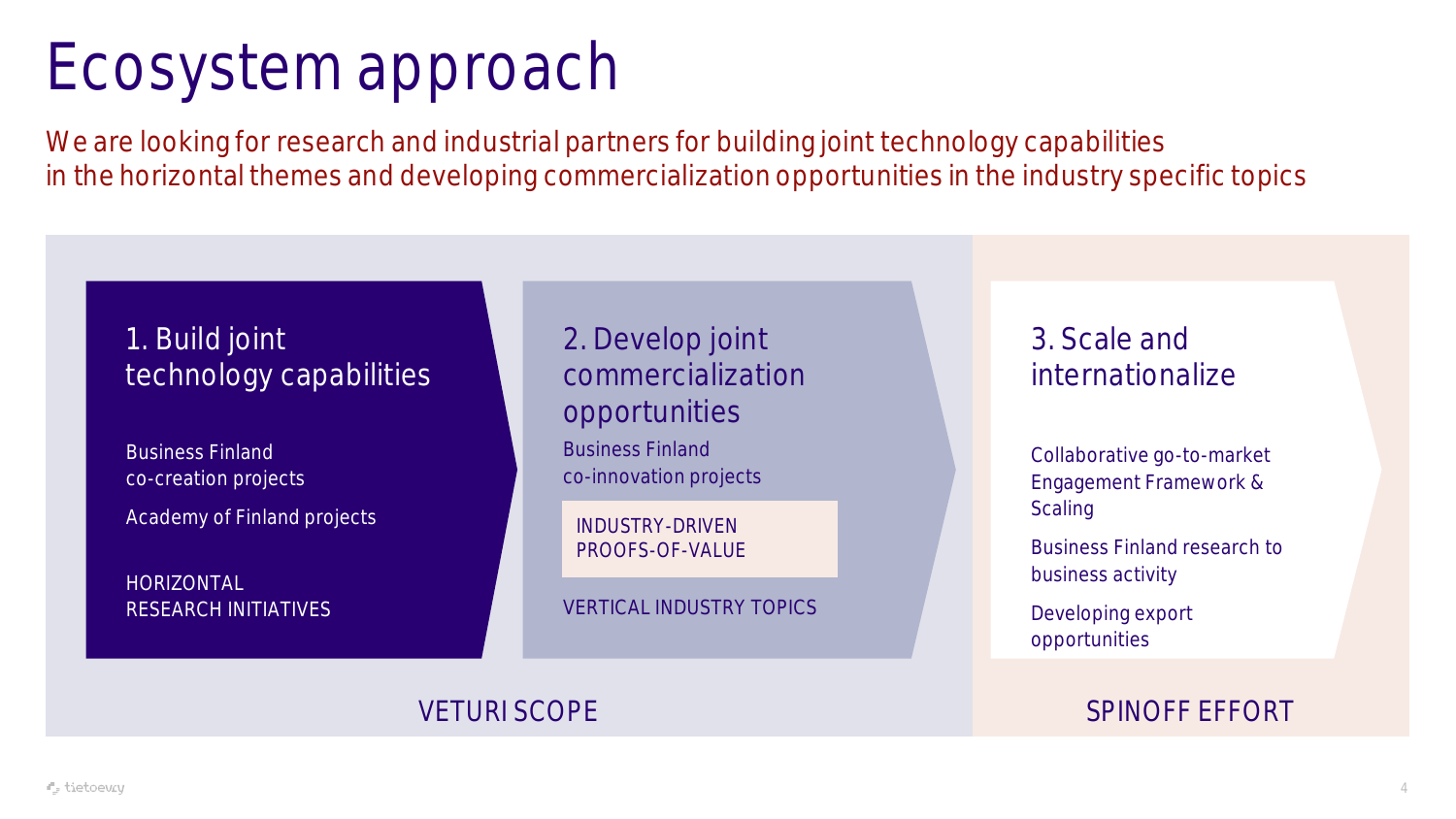### Horizontal Technologies Roadmap 1/2

We want to initiate research collaboration in horizontal technologies enable long-term business infrastructure, establish common technology-specific platforms and ensure compliance to EU-level acts and regulations.

#### Machine learning

|                                                                        |                          |                                     | Next generation self-organized ML methods              |                                                                                                                                         |                 |
|------------------------------------------------------------------------|--------------------------|-------------------------------------|--------------------------------------------------------|-----------------------------------------------------------------------------------------------------------------------------------------|-----------------|
|                                                                        |                          | ML & analytics lifecycle management |                                                        |                                                                                                                                         |                 |
|                                                                        |                          |                                     | Proofs-of-value: Machine Learning Lifecycle Management |                                                                                                                                         |                 |
| <b>Trustworthy AI</b>                                                  |                          |                                     |                                                        |                                                                                                                                         |                 |
| Trustworthy and resource efficient AI                                  |                          |                                     |                                                        |                                                                                                                                         |                 |
|                                                                        |                          | Al system certification prototype   |                                                        |                                                                                                                                         |                 |
|                                                                        |                          |                                     |                                                        |                                                                                                                                         | Al platform PoV |
| Digital ID                                                             |                          |                                     |                                                        |                                                                                                                                         |                 |
| Trust in consumer-to-machine & machine-to machine digital interactions |                          |                                     |                                                        |                                                                                                                                         |                 |
| Digital identity white label platform                                  |                          |                                     |                                                        |                                                                                                                                         |                 |
|                                                                        |                          |                                     |                                                        | PoVs for C2M & M2M interactions                                                                                                         |                 |
|                                                                        |                          |                                     |                                                        |                                                                                                                                         |                 |
| <b>RESEARCH TOPICS</b>                                                 | INDUSTRIAL COLLABORATION | PROOFS-OF-VALUE                     |                                                        | For inquiries on collaboration opportunities in enabling technologies,<br>please contact Iftikhar Ahmad (iftikhar.ahmad@tietoevry.com). |                 |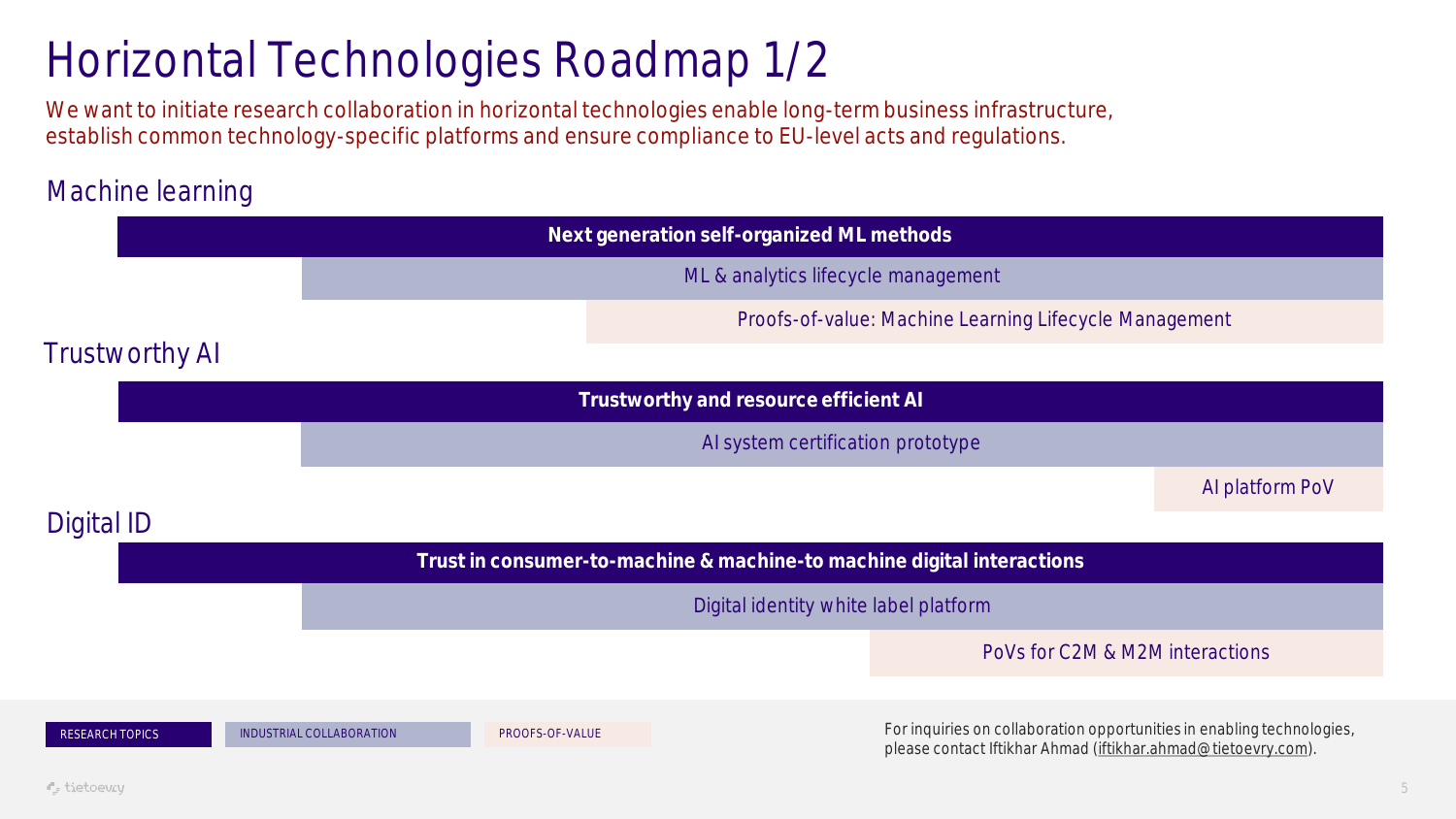### Horizontal Technologies Roadmap 2/2

We want to initiate research collaboration in horizontal technologies enable long-term business infrastructure, establish common technology-specific platforms and ensure compliance to EU-level acts and regulations.

#### Data orchestration and collaboration

|                                                        |                                                       |                 | Anonymisation of data for EU data regulation                                                            |                                 |                                        |  |
|--------------------------------------------------------|-------------------------------------------------------|-----------------|---------------------------------------------------------------------------------------------------------|---------------------------------|----------------------------------------|--|
| Secure, scalable and adaptable data ecosystem platform |                                                       |                 |                                                                                                         |                                 |                                        |  |
|                                                        |                                                       |                 |                                                                                                         | Data orchestration platform PoV |                                        |  |
| Secure communications                                  |                                                       |                 |                                                                                                         |                                 |                                        |  |
|                                                        |                                                       |                 | Digital security twins                                                                                  |                                 |                                        |  |
| Security methods for massive IoT systems               |                                                       |                 |                                                                                                         |                                 |                                        |  |
|                                                        | Digital ID & massive IoT platform development         |                 |                                                                                                         |                                 |                                        |  |
|                                                        |                                                       |                 | Proofs-of-value for Digital ID and massive IoT platform                                                 |                                 |                                        |  |
|                                                        | Ecosystem models, compliance and operations framework |                 |                                                                                                         |                                 |                                        |  |
|                                                        |                                                       |                 | Governance & business models for ecosystems & platforms                                                 |                                 |                                        |  |
|                                                        |                                                       |                 | Ecosystem strategies and operating models for different industries                                      |                                 |                                        |  |
| <b>RESEARCH TOPICS</b>                                 | INDUSTRIAL COLLABORATION                              | PROOFS-OF-VALUE | For inquiries on collaboration opportunities in enabling<br>technologies, please contact Iftikhar Ahmad |                                 | Framework & platform<br>for ecosystems |  |

[\(iftikhar.ahmad@tietoevry.com\)](mailto:iftikhar.ahmad@tietoevry.com).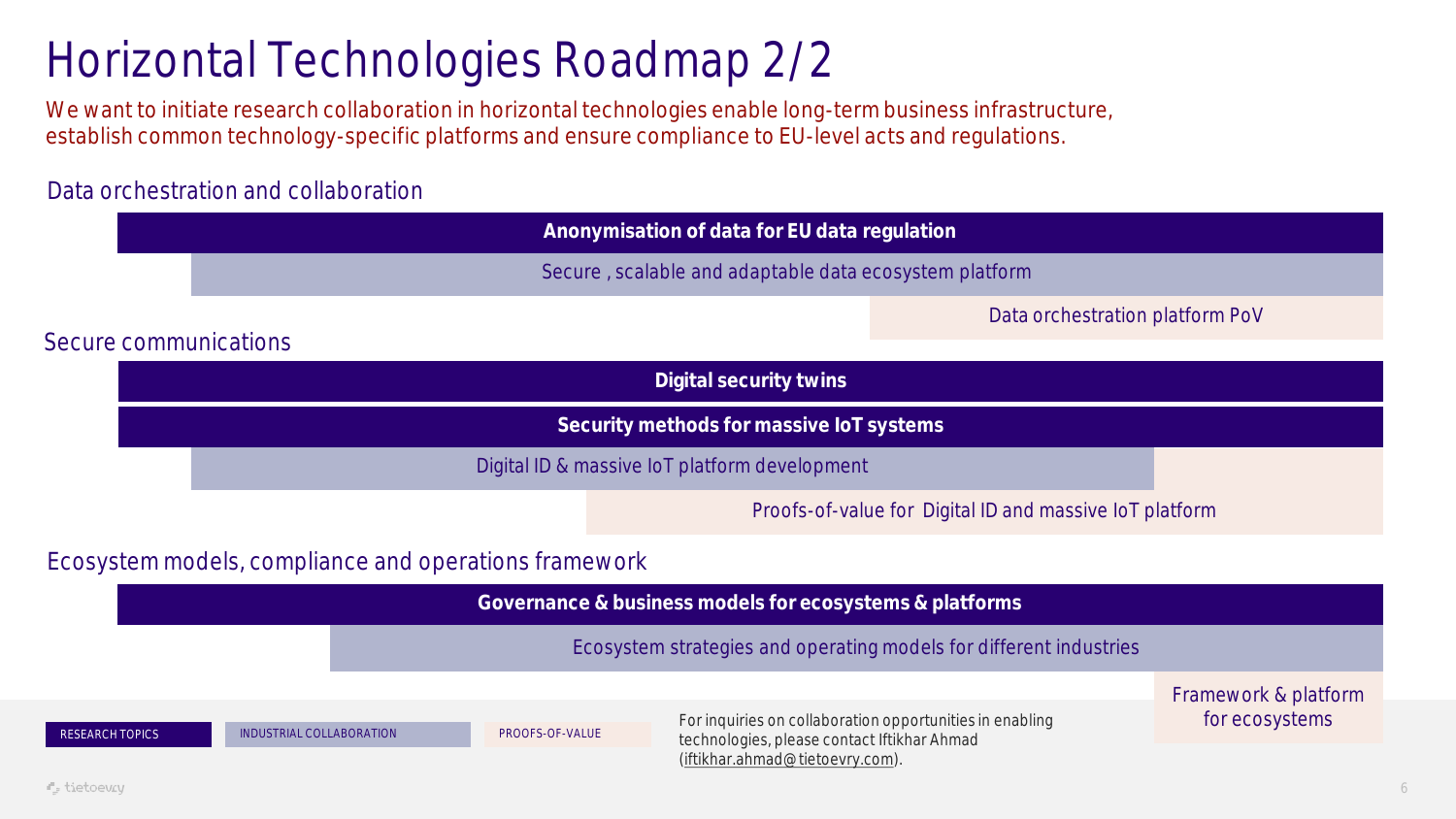### Banking Roadmap

We call for strong industry and cross industry collaboration to design both solutions and new Target Operation Models for new common banking platforms

|                 | Ecosystem models for bill payment       |                                       |  |                                                                                                                 |  |
|-----------------|-----------------------------------------|---------------------------------------|--|-----------------------------------------------------------------------------------------------------------------|--|
|                 |                                         | Real-time bill payment platform       |  |                                                                                                                 |  |
|                 |                                         |                                       |  | Bill payment proofs-of-value                                                                                    |  |
|                 |                                         |                                       |  |                                                                                                                 |  |
|                 | Real-time financial crime prevention    |                                       |  |                                                                                                                 |  |
|                 | Financial Crime Prevention platform     |                                       |  |                                                                                                                 |  |
|                 |                                         |                                       |  | Proofs-of-value on Financial crime prevention                                                                   |  |
|                 |                                         |                                       |  |                                                                                                                 |  |
|                 | Financial insights and ecosystem models |                                       |  |                                                                                                                 |  |
|                 |                                         | Digital identity white label platform |  |                                                                                                                 |  |
|                 |                                         |                                       |  | Proofs-of-value on Financial insights                                                                           |  |
| RESEARCH TOPICS | INDUSTRIAL COLLABORATION                | PROOFS-OF-VALUE                       |  | For inquiries on collaboration opportunities in Banking,<br>please contact Sami Uski (sami.uski@tietoevry.com). |  |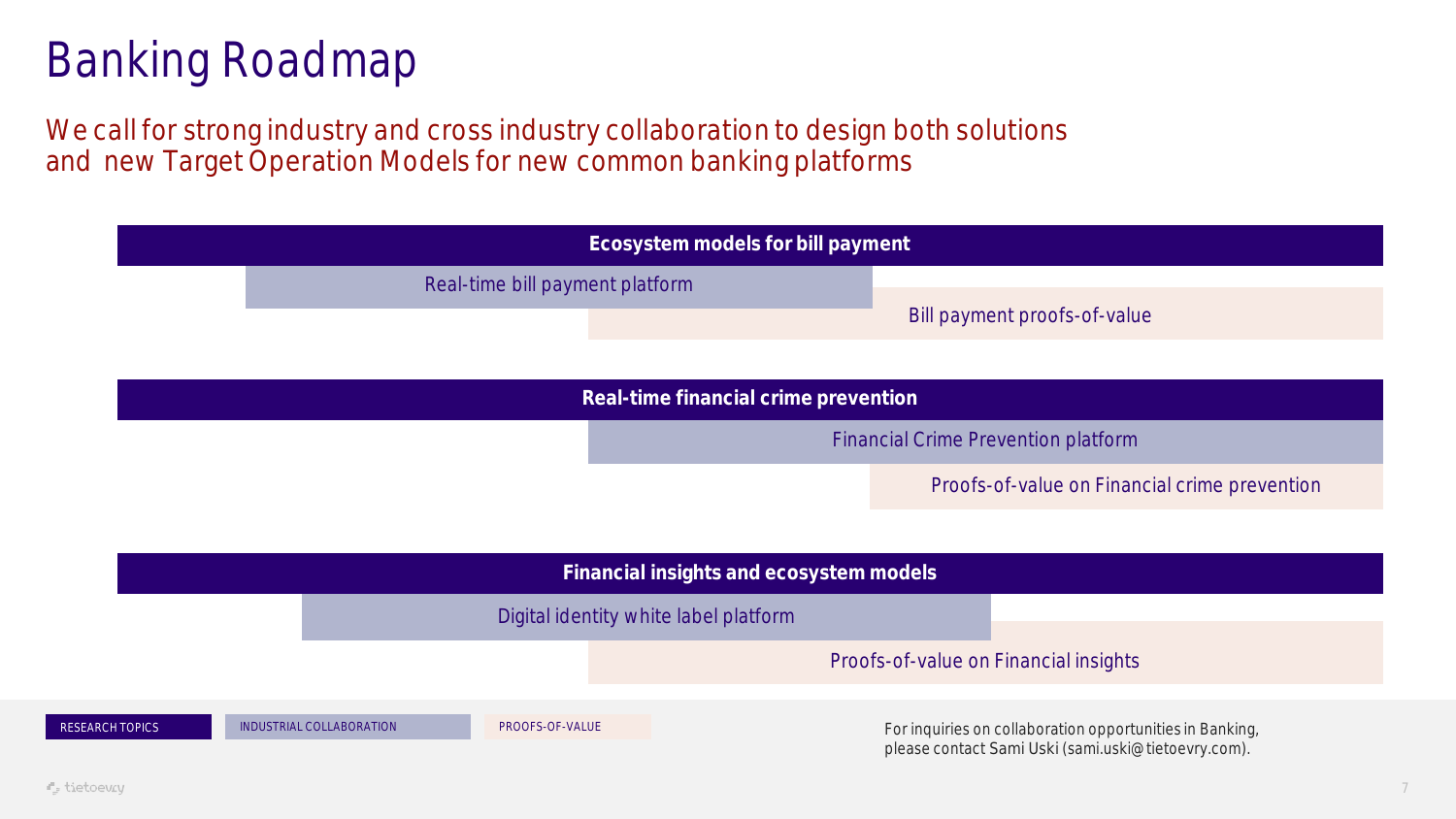#### Care Roadmap

We call for collaborative research and industry-specific ecosystems development in the Veturi project to build capabilities for new data-driven Citizen and Patient engagement services for Digital Selfcare, Digital Treatments and Remote Care - and to support continuous assessment of the services and related care outcomes.

|                   | Data & AI Platforms for the Ecosystem                               |                 |  |  |
|-------------------|---------------------------------------------------------------------|-----------------|--|--|
|                   | Data and Al/Analytics Platform for Preventive and Personalized Care |                 |  |  |
|                   | <b>Embedded Care Effectiveness Evaluation</b>                       |                 |  |  |
|                   | IoMT Device (consumer & medical) Connectivity                       | Proofs-of-value |  |  |
|                   | Digital Treatments & Remote Care                                    |                 |  |  |
|                   | Digital Clinic & Remote diagnostics                                 |                 |  |  |
|                   | Digital Care Pathways & Digital Therapeutics                        |                 |  |  |
|                   | <b>Remote Home Monitoring</b>                                       | Proofs-of-value |  |  |
| Digital Wellbeing |                                                                     |                 |  |  |
|                   | <b>Preventive Care Solutions</b>                                    |                 |  |  |
|                   |                                                                     | Proofs-of-value |  |  |
|                   | Platform for Health Ecosystem Orchestration                         |                 |  |  |
|                   |                                                                     |                 |  |  |

RESEARCH TOPICS INDUSTRIAL COLLABORATION PROOFS-OF-VALUE PROOFS-OF-VALUE For inquiries on collaboration opportunities in Care, please contact Christian Sundell (christian.sundell@tietoevry.com).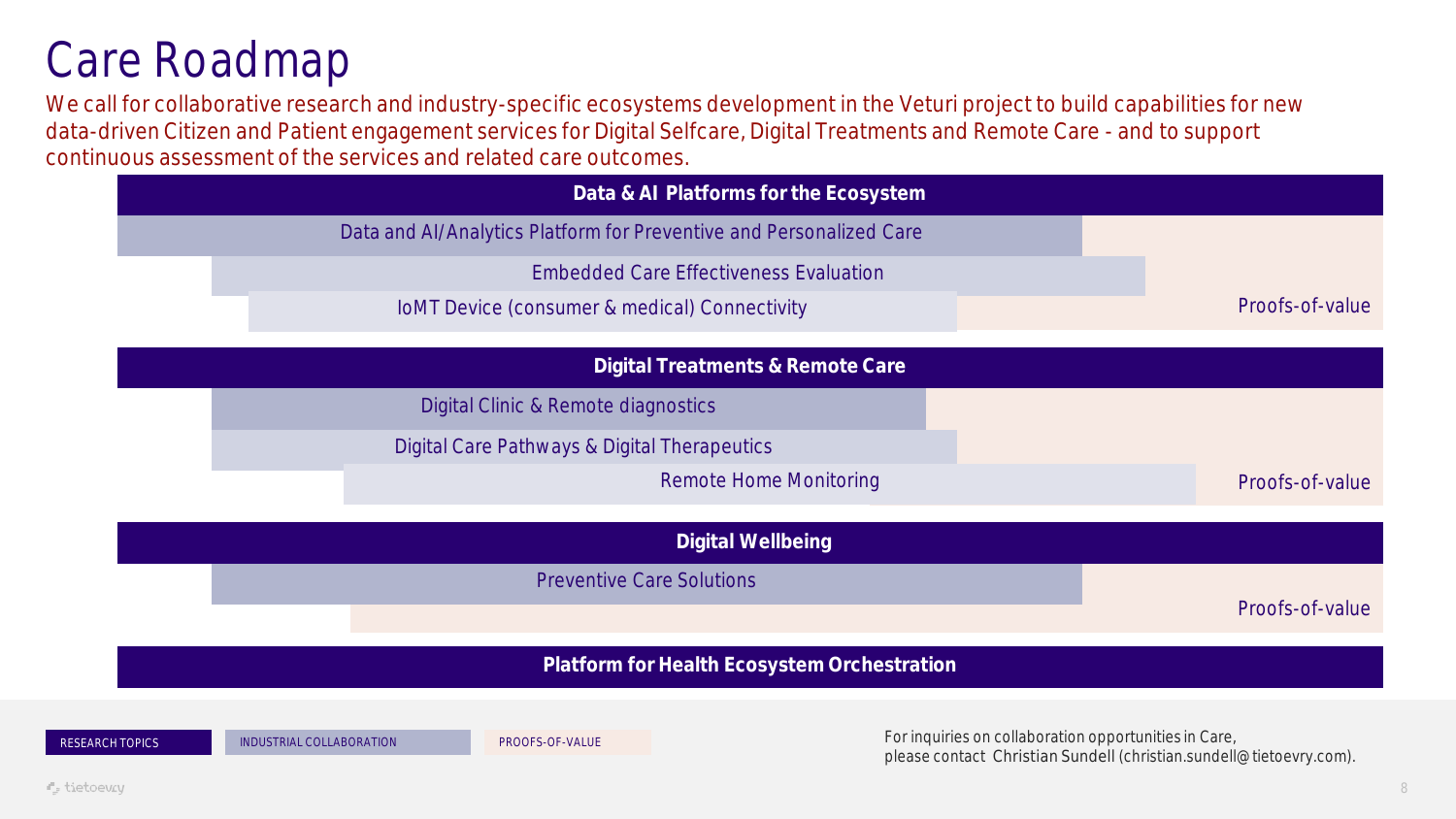### Energy & City Roadmap

We call for collaboration with research and industry stakeholders to build capabilities in new power grid design methods, automatic metering, solutions for distributed energy management, as well as decarbonization of energy use in municipal infrastructures.

|  | Al for Energy System Planning, Maintenance and Management |  |
|--|-----------------------------------------------------------|--|
|  | Energy System Planning Platform                           |  |
|  | Solutions for Facility Cluster Energy Management          |  |
|  | Proofs-of-value for Energy System Planning and Management |  |

**AI for Managing Advanced Metering Infrastructure & Data**

Advanced Metering Platform & Ecosystem

Proofs-of-value for AI-Driven Advanced Metering

Green Energy Transition in Cities

Data-driven Energy Management Decarbonization of Energy Use in Municipal Infrastructures

Proofs-of-value for Data-Driven Energy & Decarbonization Ecosystems in Cities

RESEARCH TOPICS INDUSTRIAL COLLABORATION PROOFS-OF-VALUE PROOFS-OF-VALUE FOR INCLUSION PROOFS-OF-VALUE FOR INCLUSION PROOFS-OF-VALUE please contact Fredrik Jansson (fredrik.jansson@tietoevry.com).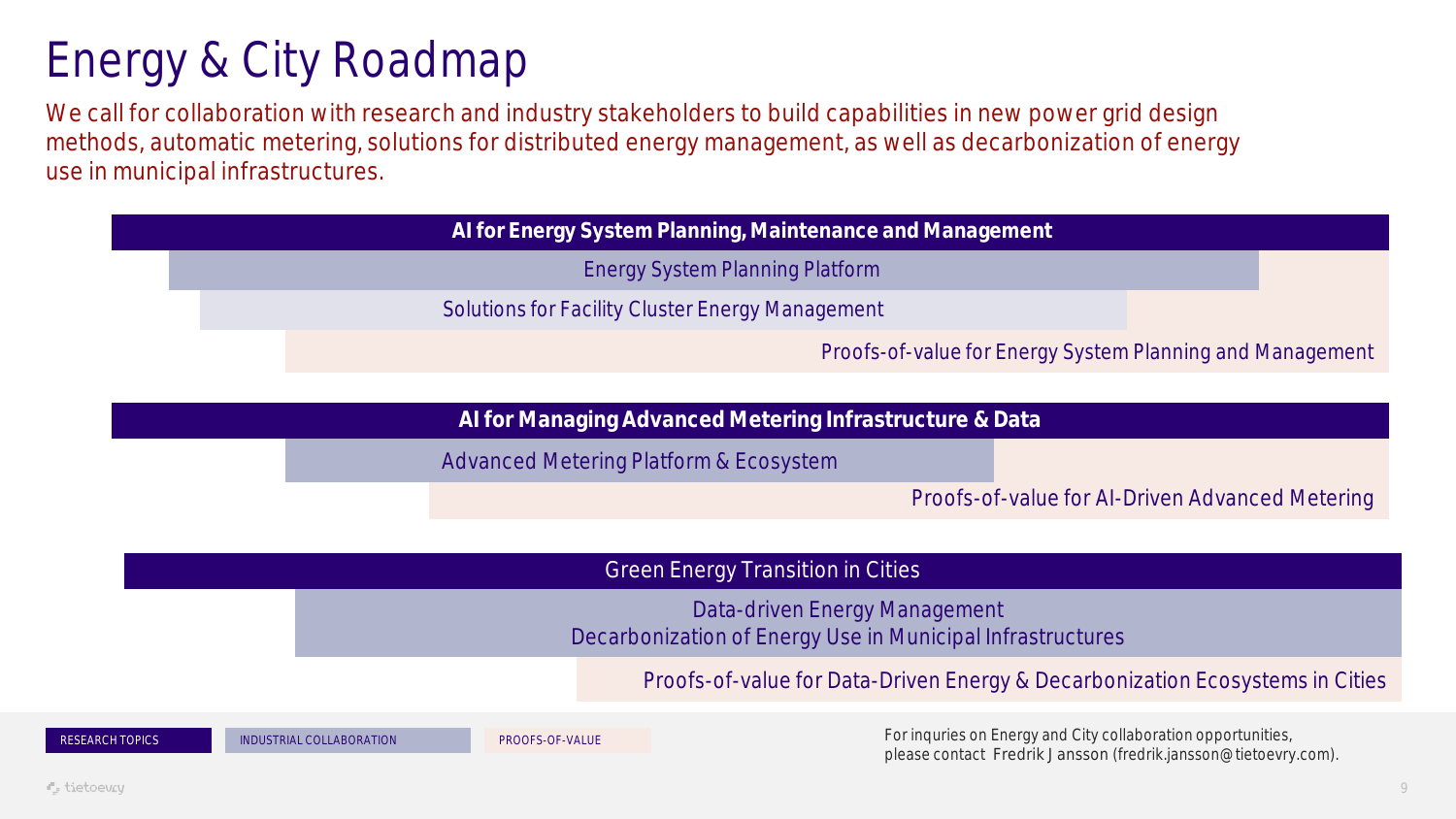## Contact us

General inquiries and more info: [veturi.ecosystem@tietoevry.com](mailto:veturi.ecosystem@tietoevry.com) <https://tietoevry.com/veturi>

PROGRAMME LEAD

Christian Sundell

#### HORIZONTAL RESEARCH INITIATIVES

Iftikhar Ahmad [iftikhar.ahmad@tietoevry.com](mailto:iftikhar.ahmad@tietoevry.com)

CARE

Christian Sundell [christian.sundell@tietoevry.com](mailto:ilona.raitakari@tietoevry.com)

#### BANKING

Sami Uski [sami.uski@tietoevry.com](mailto:sami.uski@tietoevry.com)

#### ENERGY AND CITY

Fredrik Jansson [fredrik.jansson@tietoevry.com](mailto:fredrik.jansson@tietoevry.com)